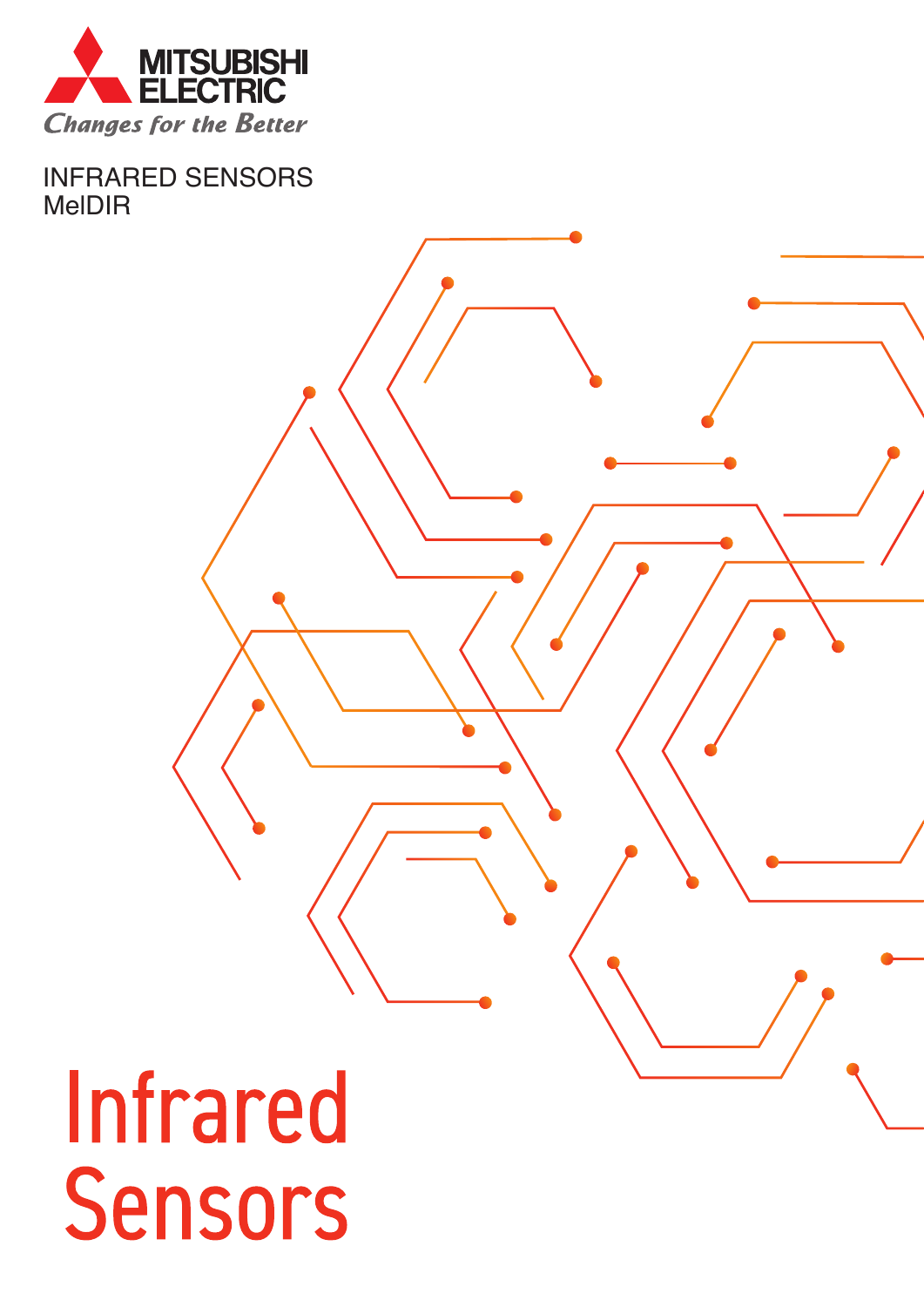



**High pixel count and high temperature-resolution enable highly precise understanding of people/object movement <sup>1</sup>**



(80×32 pixels)



Conventional thermopile ntional thermopile Illustration Image<br>(16×16 pixels)





#### Mitsubishi Electric Original Pixel Structure

- 1) The supporting legs are ultrathin thanks to the introduction of an innovative microfabrication technique. This makes it possible to transfer energy more efficiently without releasing heat, thereby enabling the pixel count to be increased and achieving higher image resolution.
- 2) The generation of electromagnetic noise is minimized by mounting the thermal diode and high-performance amplifier on the same chip, achieving high temperature-resolution.

**2 Vacuum-sealing, Chip-scale Packaging Contributes to Compact Space-saving Size**



## Vacuum-sealing, Chip-scale technology

- 1) Chip-scale packaging technology developed in-house eliminates the use of ceramic package and achieves vacuum state performance.
- 2) New packaging technology reduces product size to approximately 80% compared to conventional products $*$ <sup>1</sup>, enabling greater compactness and space savings.

1: Compared to general 16x16 pixel thermopiles available in market.

#### High pixel count ▪More tenfold compared to conventional products\*1  $(80 \times 60 / 80 \times 32 \text{ pixels})$ High temp. resolution ▪Fivefold compared to conventional products\*1 (by units of 0.1 ℃, 100mK) Compact & Space-saving ▪Reduces product size to 80% compared to conventional products $*1$  (19.5  $\times$  13.5  $\times$  9.5 mm) **Specifications** Type No. MIR8060B1<mark>★</mark> **MIR8060** series Pixels 80 × 60 pixels FOV 78°  $\times$  53° (Typ.) Operating voltage 2.3 V Current consumption 50mA (Max.) Product dimensions  $19.5 \times 13.5 \times 9.5$  mm  $-5 \sim +60$  °C Interface Serial Peripheral Interface (SPI) Serial Peripheral Interface (SPI) MIR8032B1 **MIR8032** series 80 × 32 pixels Frame rate 4/8 fps (selective) 4/8 fps (selective) Temp. resolution (NETD) 100 mK (Typ.) 100 mK (Typ.) 78° × 29° (Typ.) 3.3 V 50 mA (Max.)  $19.5 \times 13.5 \times 9.5$  mm  $-5 \sim +60$  ℃ 1: Compared to general 16x16 pixel thermopiles available in market. ★: New product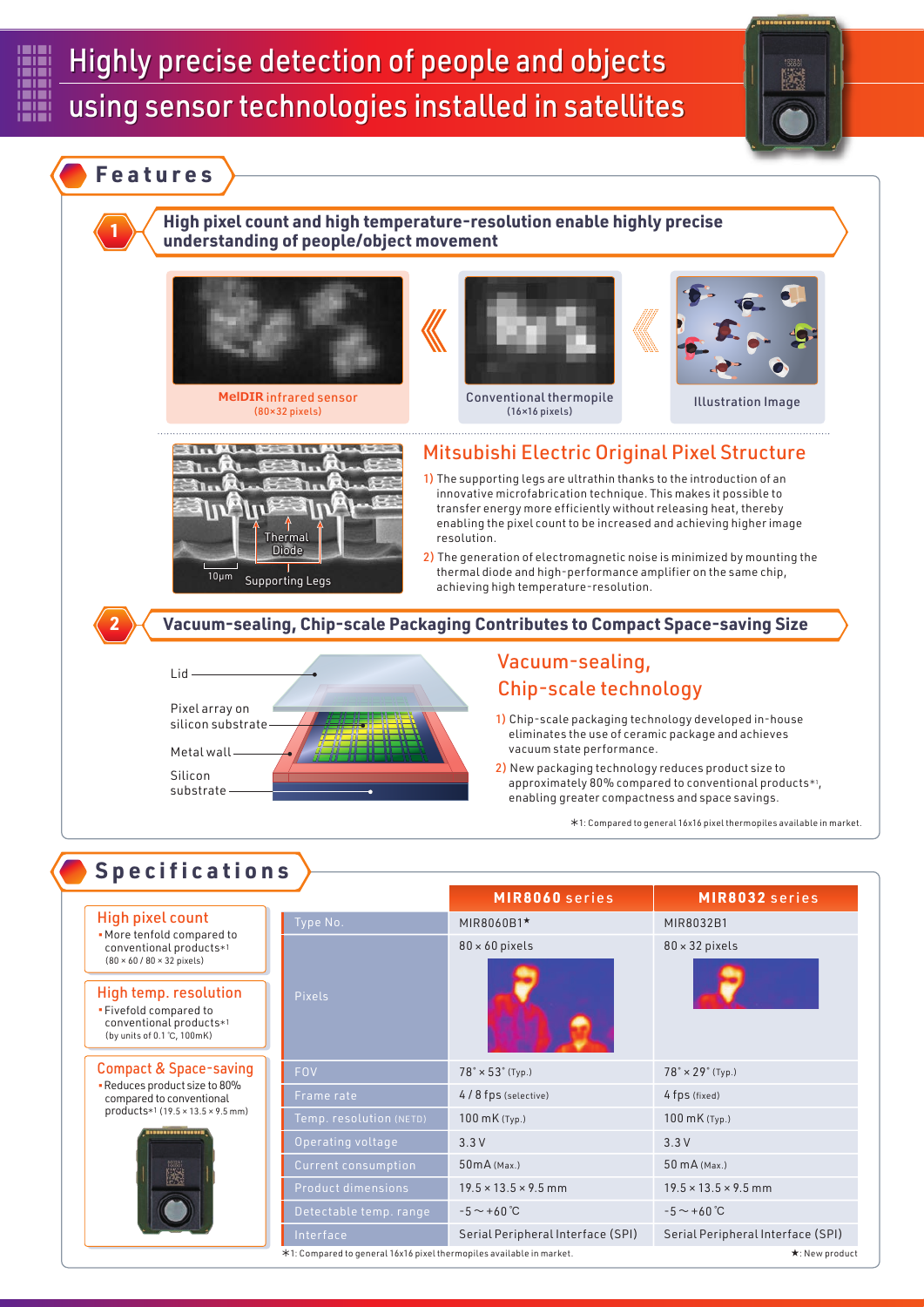

# **User-Support Tools**

#### ■ User-support tools that contribute to reducing customer development time